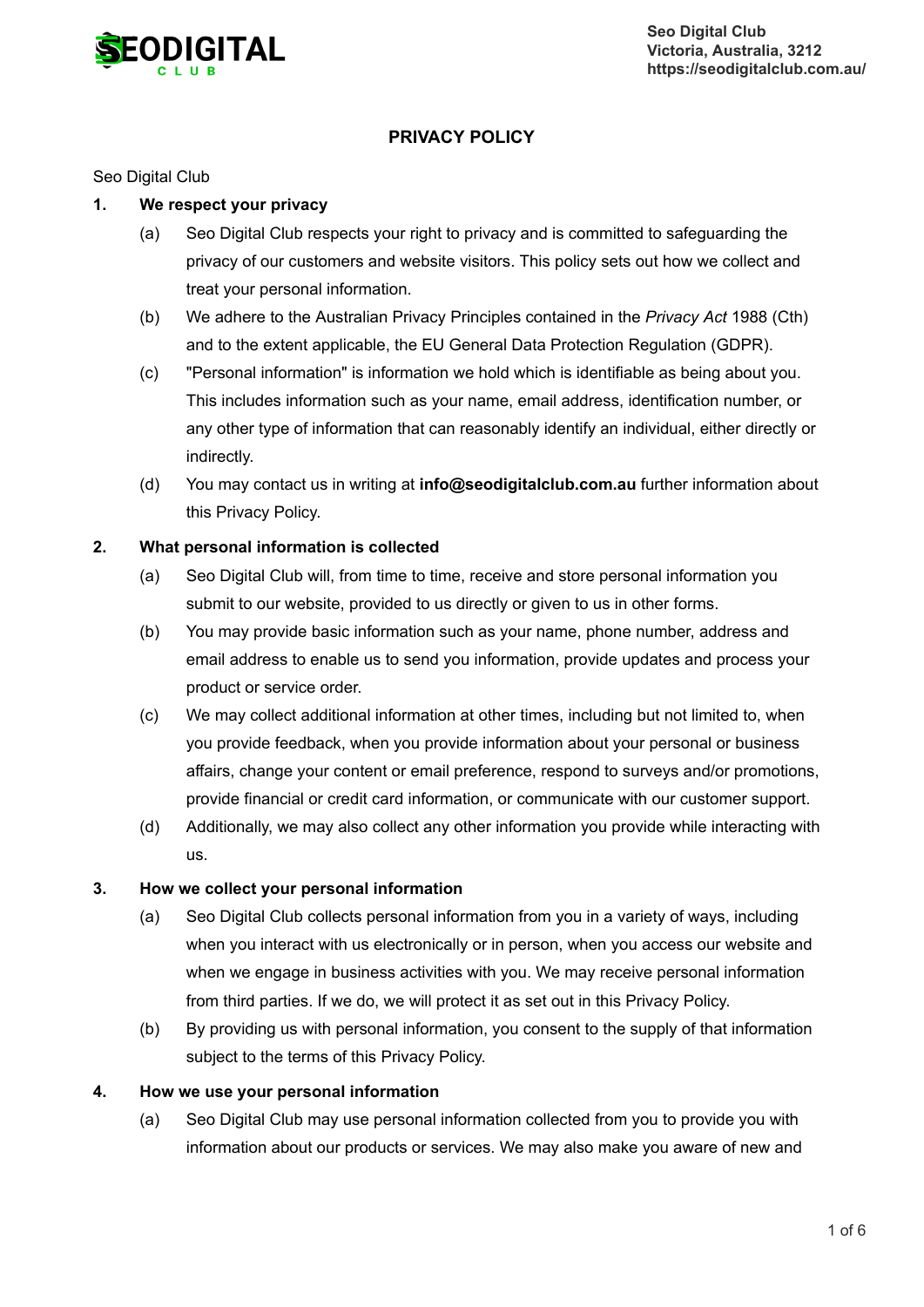

additional products, services and opportunities available to you.

- (b) Seo Digital Club will use personal information only for the purposes that you consent to. This may include to:
	- (i) provide you with products and services during the usual course of our business activities;
	- (ii) administer our business activities;
	- (iii) manage, research and develop our products and services;
	- (iv) provide you with information about our products and services;
	- (v) communicate with you by a variety of measures including, but not limited to, by telephone, email, sms or mail; and
	- (vi) investigate any complaints.

If you withhold your personal information, it may not be possible for us to provide you with our products and services or for you to fully access our website.

- $(c)$ We may disclose your personal information to comply with a legal requirement, such as a law, regulation, court order, subpoena, warrant, legal proceedings or in response to a law enforcement agency request.
- (d) If there is a change of control in our business or a sale or transfer of business assets, we reserve the right to transfer to the extent permissible at law our user databases, together with any personal information and non-personal information contained in those databases.

# **5. Disclosure of your personal information**

- (a) Seo Digital Club may disclose your personal information to any of our employees, officers, insurers, professional advisers, agents, suppliers or subcontractors insofar as reasonably necessary for the purposes set out in this privacy policy.
- (b) If we do disclose your personal information to a third party, we will protect it in accordance with this privacy policy.

# **6. General Data Protection Regulation (GDPR) for the European Union (EU)**

- (a) Seo Digital Club will comply with the principles of data protection set out in the GDPR for the purpose of fairness, transparency and lawful data collection and use.
- (b) We process your personal information as a Processor and/or to the extent that we are a Controller as defined in the GDPR.
- (c) We must establish a lawful basis for processing your personal information. The legal basis for which we collect your personal information depends on the data that we collect and how we use it.
- (d) We will only collect your personal information with your express consent for a specific purpose and any data collected will be to the extent necessary and not excessive for its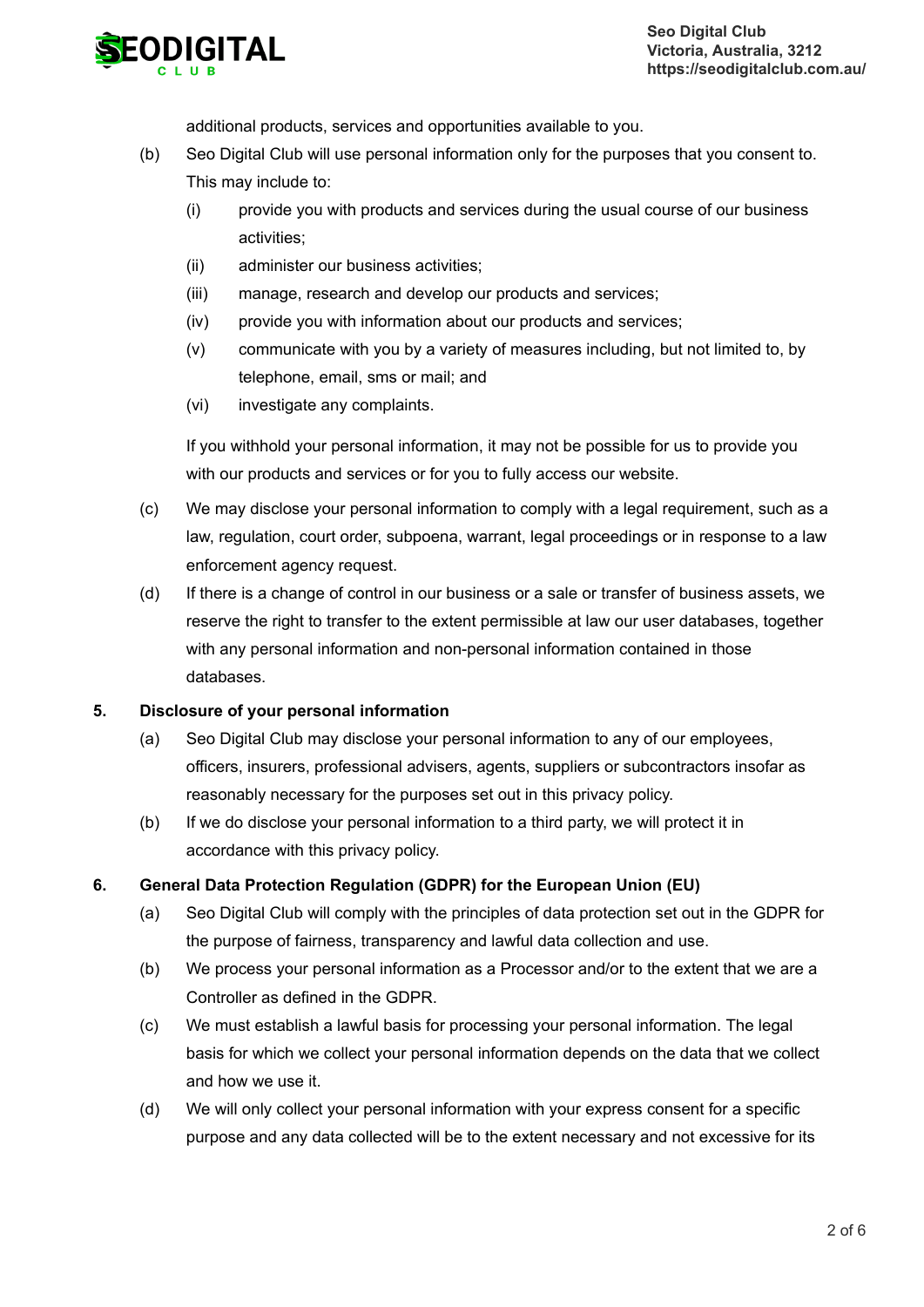

purpose. We will keep your data safe and secure.

- (e) We will also process your personal information if it is necessary for our legitimate interests, or to fulfil a contractual or legal obligation.
- (f) We process your personal information if it is necessary to protect your life or in a medical situation, it is necessary to carry out a public function, a task of public interest or if the function has a clear basis in law.
- (g) We do not collect or process any personal information from you that is considered "Sensitive Personal Information" under the GDPR, such as personal information relating to your sexual orientation or ethnic origin unless we have obtained your explicit consent, or if it is being collected subject to and in accordance with the GDPR.
- (h) You must not provide us with your personal information if you are under the age of 16 without the consent of your parent or someone who has parental authority for you. We do not knowingly collect or process the personal information of children.

#### **7. Your rights under the GDPR**

- (a) If you are an individual residing in the EU, you have certain rights as to how your personal information is obtained and used. Seo Digital Club complies with your rights under the GDPR as to how your personal information is used and controlled if you are an individual residing in the EU
- (b) Except as otherwise provided in the GDPR, you have the following rights:
	- (i) to be informed how your personal information is being used;
	- (ii) access your personal information (we will provide you with a free copy of it);
	- (iii) to correct your personal information if it is inaccurate or incomplete;
	- (iv) to delete your personal information (also known as "the right to be forgotten");
	- (v) to restrict processing of your personal information;
	- (vi) to retain and reuse your personal information for your own purposes;
	- (vii) to object to your personal information being used; and
	- (viii) to object against automated decision making and profiling.
- (c) Please contact us at any time to exercise your rights under the GDPR at the contact details in this Privacy Policy.
- (d) We may ask you to verify your identity before acting on any of your requests.

#### **8. Hosting and International Data Transfers**

- (a) Information that we collect may from time to time be stored, processed in or transferred between parties or sites located in countries outside of Australia. These may include, but are not limited to Australia.
- (b) We and our other group companies have offices and/or facilities in Australia. Transfers to each of these countries will be protected by appropriate safeguards, these include one or more of the following: the use of standard data protection clauses adopted or approved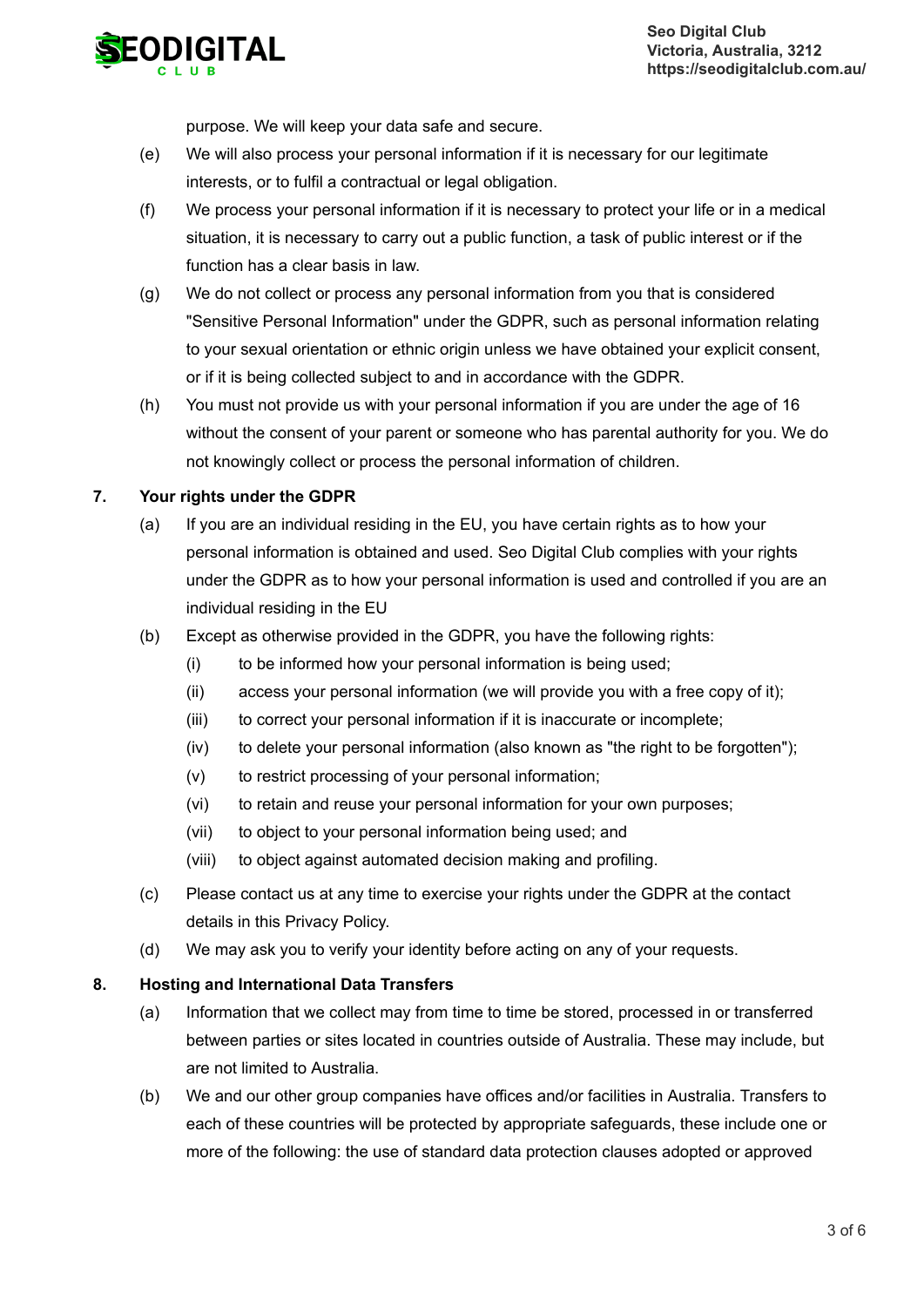

by the European Commission which you can obtain from the European Commission Website; the use of binding corporate rules, a copy of which you can obtain from Seo Digital Club's Data Protection Officer.

- (c) The hosting facilities for our website are situated in Australia. Transfers to each of these Countries will be protected by appropriate safeguards, these include one or more of the following: the use of standard data protection clauses adopted or approved by the European Commission which you can obtain from the European Commission Website; the use of binding corporate rules, a copy of which you can obtain from Seo Digital Club's Data Protection Officer.
- (d) Our Suppliers and Contractors are situated in Australia. Transfers to each of these Countries will be protected by appropriate safeguards, these include one or more of the following: the use of standard data protection clauses adopted or approved by the European Commission which you can obtain from the European Commission Website; the use of binding corporate rules, a copy of which you can obtain from Seo Digital Club's Data Protection Officer.
- (e) You acknowledge that personal data that you submit for publication through our website or services may be available, via the internet, around the world. We cannot prevent the use (or misuse) of such personal data by others.

# **9. Security of your personal information**

- (a) Seo Digital Club is committed to ensuring that the information you provide to us is secure. In order to prevent unauthorised access or disclosure, we have put in place suitable physical, electronic and managerial procedures to safeguard and secure information and protect it from misuse, interference, loss and unauthorised access, modification and disclosure.
- (b) Where we employ data processors to process personal information on our behalf, we only do so on the basis that such data processors comply with the requirements under the GDPR and that have adequate technical measures in place to protect personal information against unauthorised use, loss and theft.
- (c) The transmission and exchange of information is carried out at your own risk. We cannot guarantee the security of any information that you transmit to us, or receive from us. Although we take measures to safeguard against unauthorised disclosures of information, we cannot assure you that personal information that we collect will not be disclosed in a manner that is inconsistent with this Privacy Policy.

# **10. Access to your personal information**

(a) You may request details of personal information that we hold about you in accordance with the provisions of the *Privacy Act* 1988 (Cth), and to the extent applicable the EU GDPR. If you would like a copy of the information which we hold about you or believe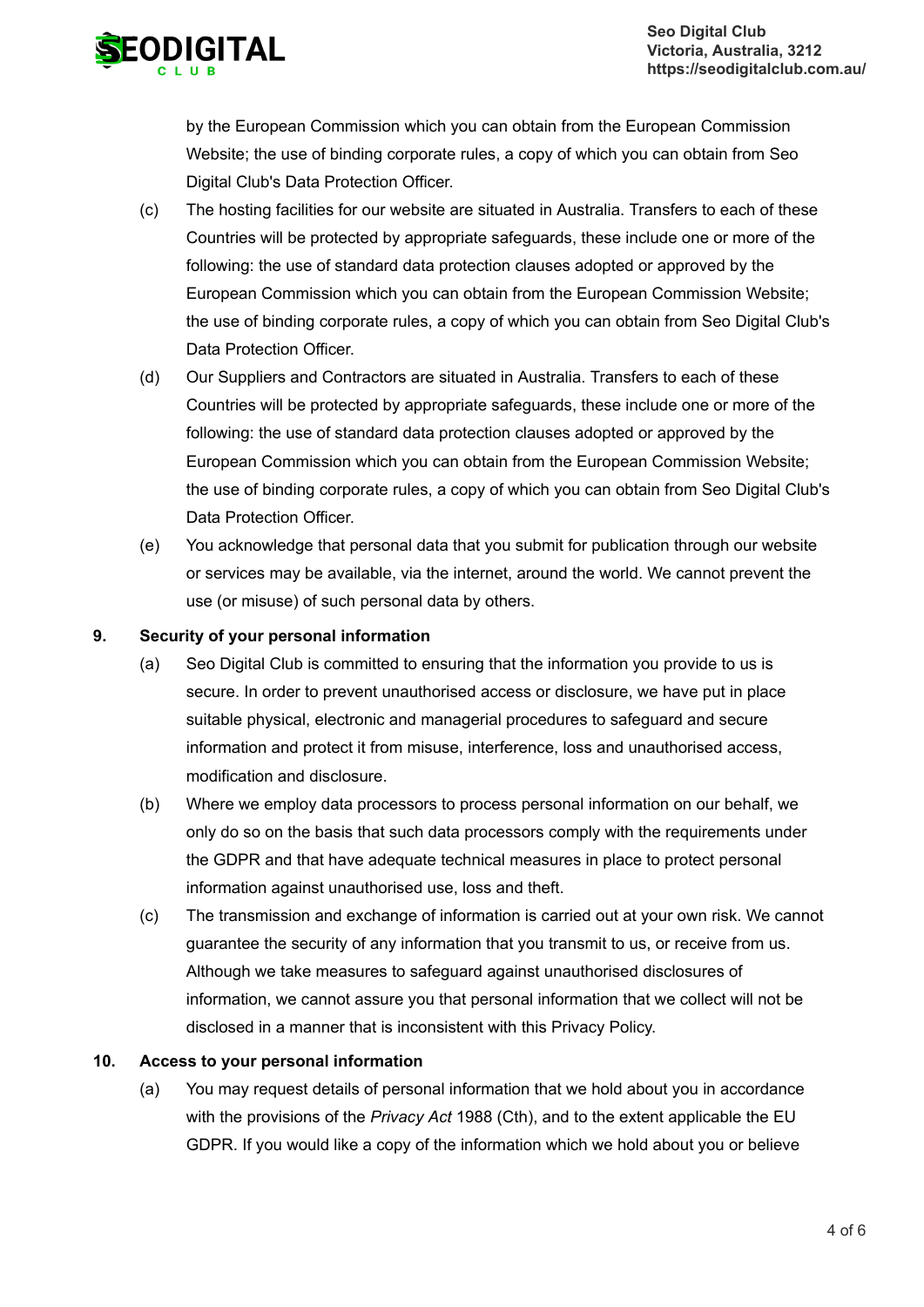

that any information we hold on you is inaccurate, out of date, incomplete, irrelevant or misleading, please email us at info@seodigitalclub.com.au.

(b) We reserve the right to refuse to provide you with information that we hold about you, in certain circumstances set out in the Privacy Act or any other applicable law.

#### **11. Complaints about privacy**

(a) If you have any complaints about our privacy practices, please feel free to send in details of your complaints to info@seodigitalclub.com.au. We take complaints very seriously and will respond shortly after receiving written notice of your complaint.

#### **12. Changes to Privacy Policy**

(a) Please be aware that we may change this Privacy Policy in the future. We may modify this Policy at any time, in our sole discretion and all modifications will be effective immediately upon our posting of the modifications on our website or notice board. Please check back from time to time to review our Privacy Policy.

#### **13. Website**

(a) *When you visit our website*

> When you come to our website (https://seodigitalclub.com.au/), we may collect certain information such as browser type, operating system, website visited immediately before coming to our site, etc. This information is used in an aggregated manner to analyse how people use our site, such that we can improve our service.

(b) *Cookies*

> We may from time to time use cookies on our website. Cookies are very small files which a website uses to identify you when you come back to the site and to store details about your use of the site. Cookies are not malicious programs that access or damage your computer. Most web browsers automatically accept cookies but you can choose to reject cookies by changing your browser settings. However, this may prevent you from taking full advantage of our website. Our website may from time to time use cookies to analyses website traffic and help us provide a better website visitor experience. In addition, cookies may be used to serve relevant ads to website visitors through third party services such as Google AdWords. These ads may appear on this website or other websites you visit.

(c) *Third party sites*

> Our site may from time to time have links to other websites not owned or controlled by us. These links are meant for your convenience only. Links to third party websites do not constitute sponsorship or endorsement or approval of these websites. Please be aware that Seo Digital Club is not responsible for the privacy practises of other such websites.